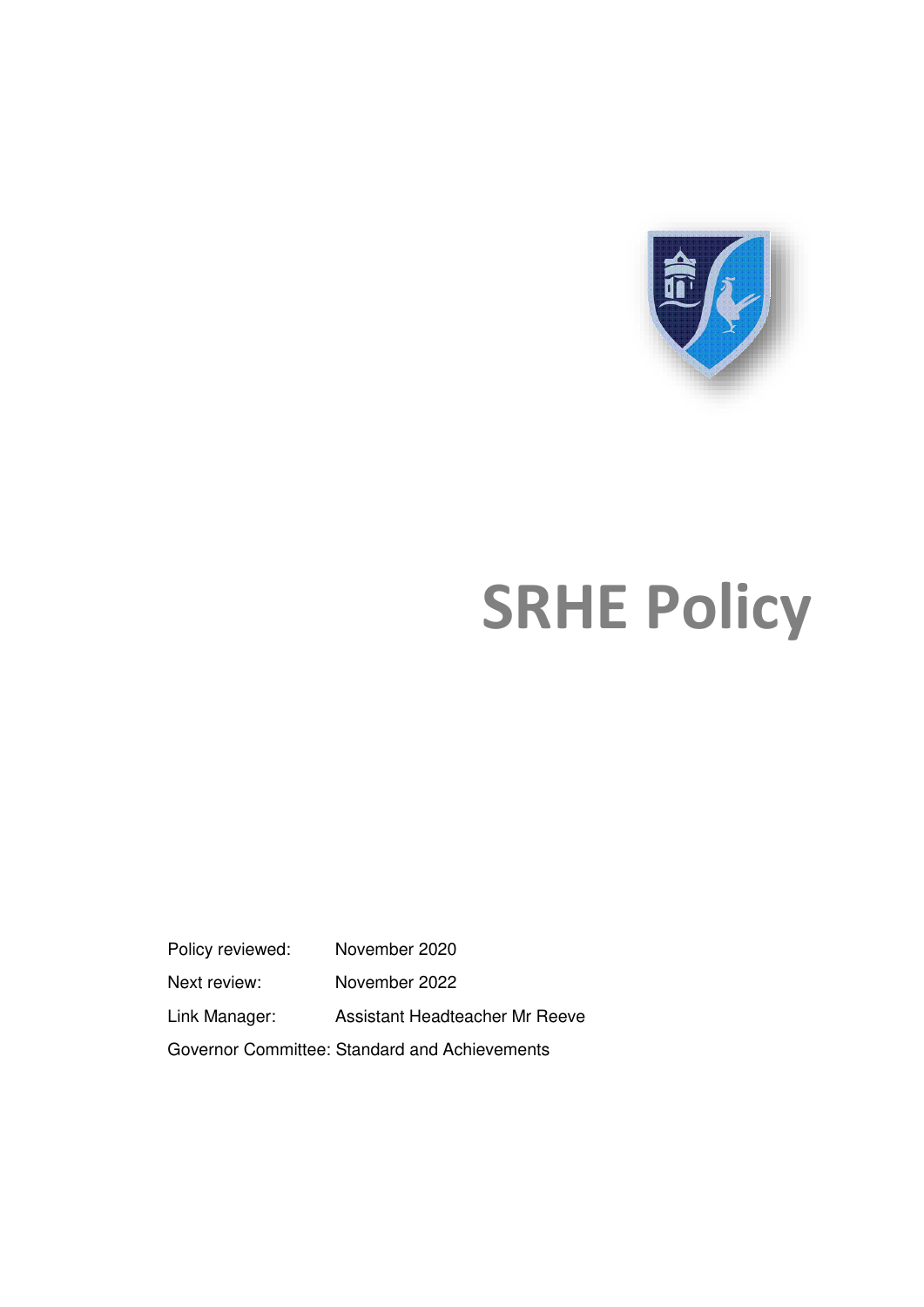# **Rationale and ethos**

This policy covers our school's approach to Sex, Relationships and Health Education.

It was produced by the Assistant Headteacher with responsibility for curriculum and PSHE using a PSHE Association framework and in consultation with the Headteacher, the MLL for Science, the MLL for Humanities, pastoral staff and school governors. Parents will be consulted on the policy.

We define 'relationships and sex education' as lifelong learning about physical, sexual, moral and emotional development. It is about the understanding of the importance of stable and loving relationships, respect and love and care for family life. It involves acquiring information, developing skills and forming positive beliefs, values and attitudes. SRE fits in with our whole school ethos and promotes respect both for oneself and others.

Our school's overarching aims for our pupils are to give young people the information they need to help them develop healthy, nurturing relationships of all kinds, not just intimate relationships. To enable them to know what a healthy relationship looks like and what makes a good friend, a good colleague and a successful marriage or other type of committed relationship. To have a good understanding of contraception, developing intimate relationships and resisting pressure to have sex (and not applying pressure). To know what is acceptable and unacceptable behaviour in a relationship.

Knowledge about safer sex and sexual health is important to ensure that young people are equipped to make safe, informed and healthy choices as they progress through adult life. This will be delivered in a non-judgemental, factual way and allow scope for young people to ask questions in a safe environment.

This will help pupils understand the positive effects that good relationships have on their mental wellbeing, identify when relationships are not right and understand how such situations can be managed.

We ensure RSE is inclusive and meets the needs of all our pupils, including those with special educational needs and disabilities (SEND) through differentiation in the classroom. Our SLD teams of staff are provided with high-quality PSHE Association approved resources which they adapt and differentiate to the context of our learners

We ensure RSE fosters gender equality and LGBT+ equality through carefully curriculum content, modelling of appropriate behaviours, ground rules when studying sensitive topics and wider school culture. We are an inclusive school whose mission statements states that 'People Matter' and it is made clear to all on a daily basis that this means all people without exception.

The intended outcomes of our programme are that pupils will:

- know and understand how their relationships will affect the mental, physical and emotional health of themselves and others
- understand they have a right to be themselves, to express themselves, to be loved and to love and to have a family life
- understand they have a responsibility to respect the needs and rights of others
- develop the skills of empathy, negotiation, conflict resolution, self-expression, articulation of feelings and needs, self-knowledge, self-discipline and restraint
- develop the attributes of kindness, responsibility, trustworthiness, loyalty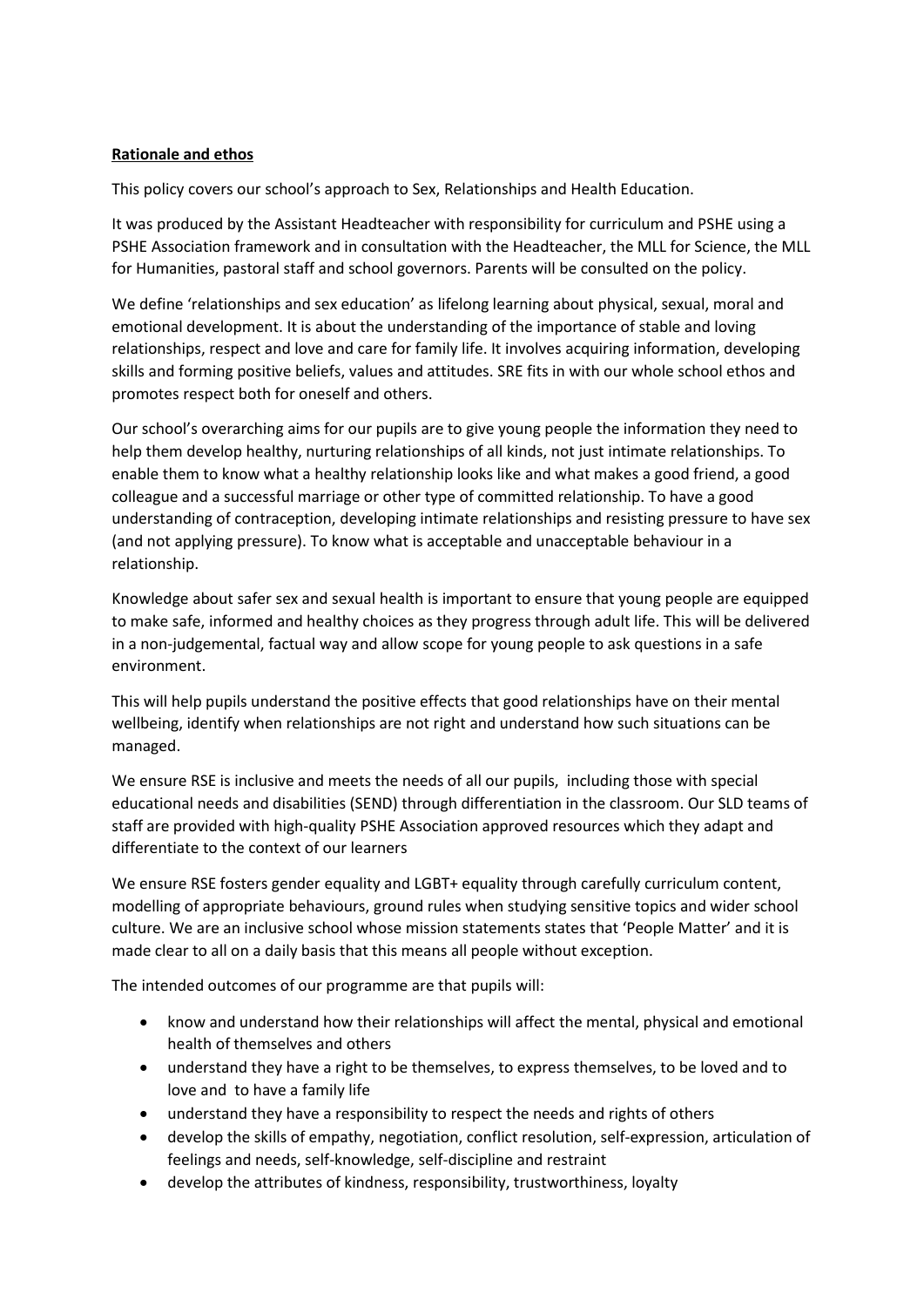# **Principles:**

- Sale High School will provide all children and young people with high quality sex and relationships education (SRE) that promotes good sexual and emotional health and equal and healthy relationships.
- SRE will take place within the context of the school ethos which promotes caring relationships based on respect and the celebration of diversity
- Our SRE aims to be age-appropriate, evidence-based and centred on the needs of young people while promoting qualities such as mutual respect, trust and responsibility.
- SRE will be coherent and comprehensive in coverage, developed from appropriate legislation and structured to ensure that a staged programme is offered to every student
- Our SRE will provide students with an understanding of the social context within which sexual relationships take place and to explore different views and interpretations.
- SRE will be responsive to the impact of emerging technologies on human relationships

# **Purpose:**

We aim to:

- Foster self-esteem, self-awareness and a sense of personal moral responsibility
- Encourage self-respect and consideration for others
- Help develop skills in communication, decision-making and assertiveness
- Prepare students to avoid unnecessary risks and dangers

# **The school will:**

Endeavour to deliver sex and relationship education within a moral and values framework. This will be done through the:

- Promotion of abstinence before the age of consent
- Promotion of committed relationships and the value of family life
- Teaching of self-respect and respect for others
- Promotion of tolerance and understanding of all types of relationships and differing religious and personal views
- Use of up to date information and resources
- Development of staff confidence in delivering sex education and using specialists to deliver areas of the curriculum where appropriate/possible
- Regular reviewing of the SRE programme to ensure it meets the needs of students
- Provision of additional support for targeted students

# **Roles and responsibilities**

Responsibility for the RSE policy ultimately lies with the governing body who will review and be consulted on the development of the RSE policy and will develop and reviews the RSE policy.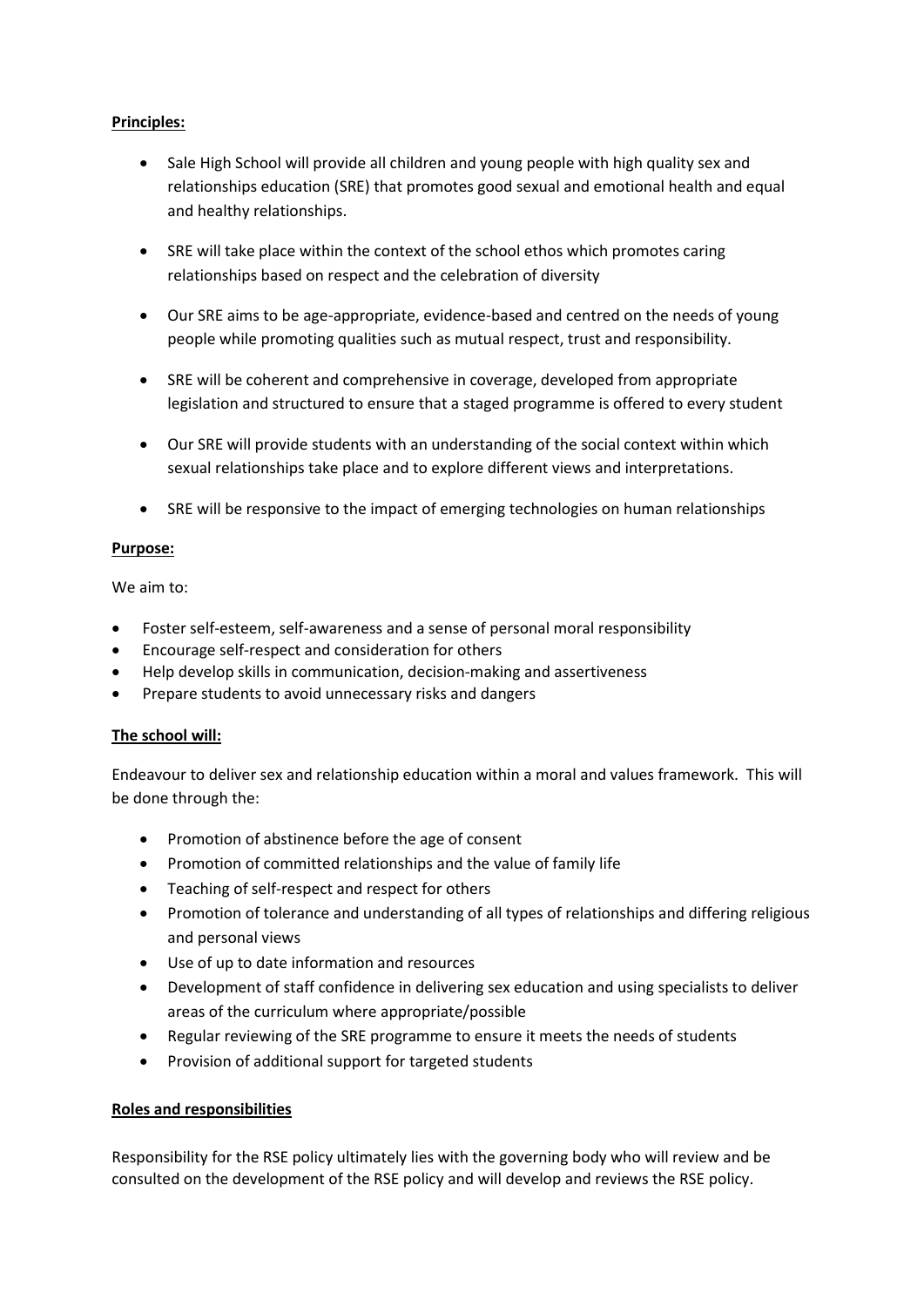The Assistant Headteacher with responsibility for curriculum and PSHE is responsible for ensuring that our RSE programme meets the needs of our students, is shared with all stakeholders, meets all mandatory requirements and is a model of good practice. He will use membership of the PSHE Association and of subject networking to inform best RSE practice across the school. He will ensure that the PSHE curriculum delivers high quality SRE education.

The subject lead for Science is responsible for ensuring that the Science curriculum delivers high quality sex education

Classroom teachers in the Be Respected, Be Safe and Be Healthy Super Learning Day teams are responsible for developing and delivering lessons on aspects of RSHE. These lessons must deliver on the aims given in the Super Learning Day guidance and must be appropriately differentiated to enable all students to access learning on these topics. Teachers are responsible for managing the classroom environment so that students feel safe and are able to express their ideas, beliefs and values. This will include views that other students might dislike but which they are fully entitled to express in a courteous and considerate manner that takes account of the impact of their words on others in the room.

Parents and carers are responsible for supporting the school in ensuring that all members of our diverse school community are able to learn about sensitive topics without fear, intimidation or harassment. This will include supporting school behaviour management strategies in the event of any behaviour that is likely to run counter to this.

# **Legislation (statutory regulations and guidance)**

We are required to teach relationships education/RSE as part of our whole school curriculum and this informs learning in Science, Religious Educaion and PSHE lessons on Super Learning Days.

Current regulations and guidance from the Department for Education state that 'The Relationships Education, Relationships and Sex Education and Health Education (England) Regulations 2019, made under sections 34 and 35 of the Children and Social Work Act 2017, make… Relationships and Sex Education (RSE) compulsory for all pupils receiving secondary education. They also make Health Education compulsory in all schools except independent schools. Personal, Social, Health and Economic Education (PSHE) continues to be compulsory in independent schools.'

The RSE policy supports/complements the following policies:

- Anti-Bullying Policy
- Behaviour for Learning Policy
- **•** British Values Policy
- Curriculum Policy
- Equal Opportunities Policy
- Safeguarding and Child Protection Policy
- SEND Policy

Documents that inform the school's RSE policy include:

- Education Act (1996)
- Learning and Skills Act (2000)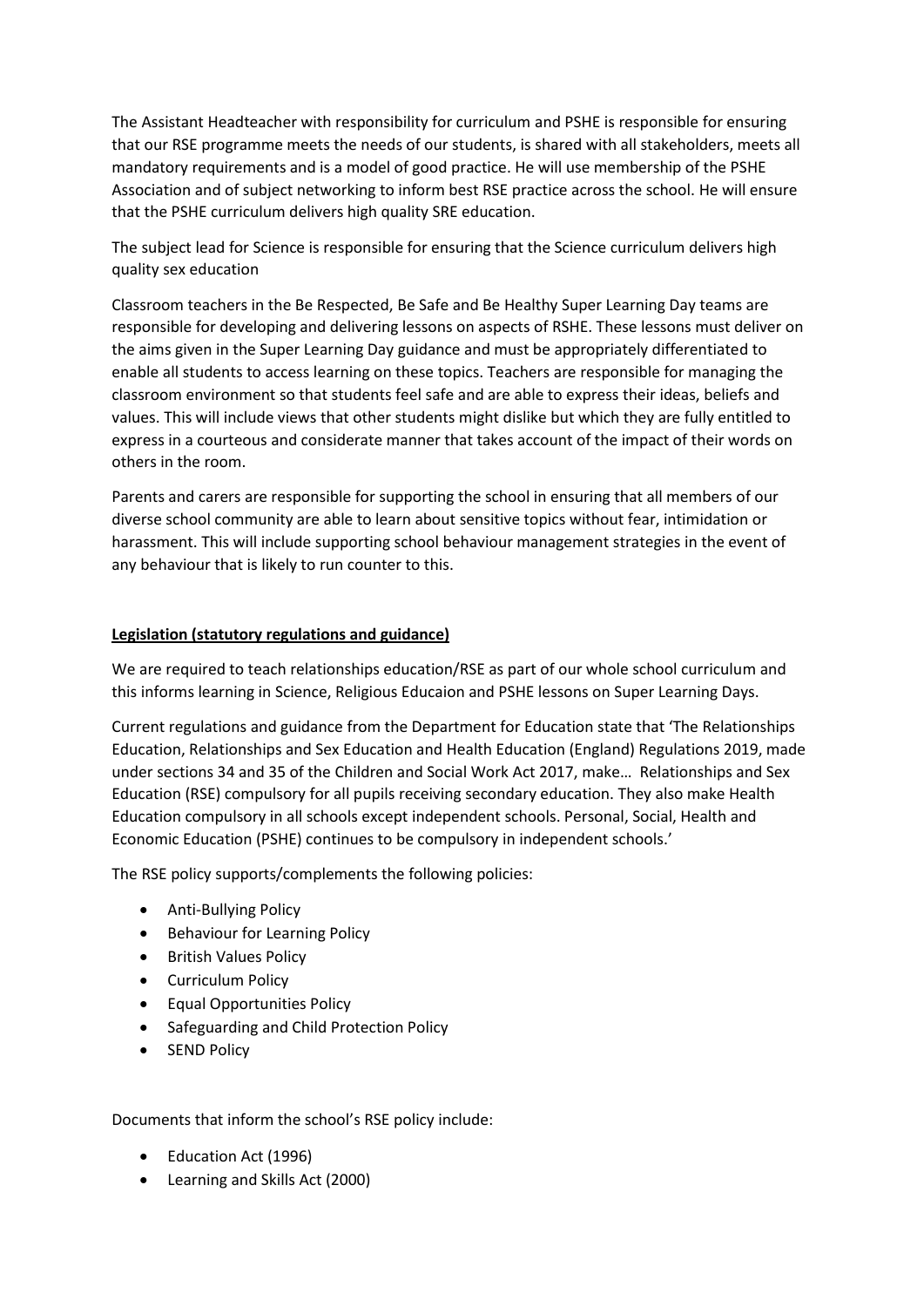- Education and Inspections Act (2006)
- Equality Act (2010),
- Supplementary Guidance SRE for the 21st century (2014)
- Keeping children safe in education Statutory safeguarding guidance (2016)
- Children and Social Work Act (2017)

# **Curriculum Design**

The School recognises the importance of sex and relationship education and endeavours through a balanced curriculum and supportive pastoral system to prepare young people for adulthood.

SRE is largely delivered through lessons in Science (delivered by Science specialists), RE (delivered by RE specialists) and Super Learning Days (largely delivered by the 'Be Healthy', 'Be Respected' and 'Be Safe' SLD teams) but opportunities for learning are also taken in other subject areas and as they occur. SRE is an important part of the work of the pastoral team as they support young people in their development through their secondary school years. A full map of SRE content and delivery is attached to the policy.

Our PSHE/SRE curriculum is designed to be relevant to and appropriately sequenced for our school community. Pastoral and safeguarding staff are consulted to ensure that content is relevant to our students needs and studied at an appropriate stage in their education. PSHE Association 'Programme Builder' documents have informed curriculum design and where lessons are resources that we are using have been recommended for particular year groups we have adhered to that. Our PSHE/SRE curriculum is regularly reviewed to ensure that it remains relevant to the changing needs and social context of our school and broader changes in society.

The SMSC Curriculum map and the SLD Overview documents detail which topics are taught at which stage in each child's education.

Our RSE programme will be taught through a range of teaching methods and interactive activities. Lessons will be differentiated by classroom teachers to ensure that all students are able to access the curriculum. High quality resources such as those recommended by the PSHE Association will support our RSE provision and will be regularly reviewed and updated.

Selected resources, such as books and film clips, will be used to support and promote understanding within a moral/values context and underpin learning about SRE.

Learning about relationships and sex education in PSHE education lessons will link to/complement learning across the curriculum including in Religious Education, Science, History, English and Drama.

Pupils will be encouraged to reflect on their own learning and progress through baseline activities and plenaries.

An overview of the learning in each year group can be found on the school website.

# **Safe and Effective practice**

We will ensure a safe learning environment by developing teams who are confident and experienced in the delivery of lessons on sensitive topics. We will use PSHE Association approved materials where possible and where they fit our curriculum. Time will be allocated for staff to familiarise themselves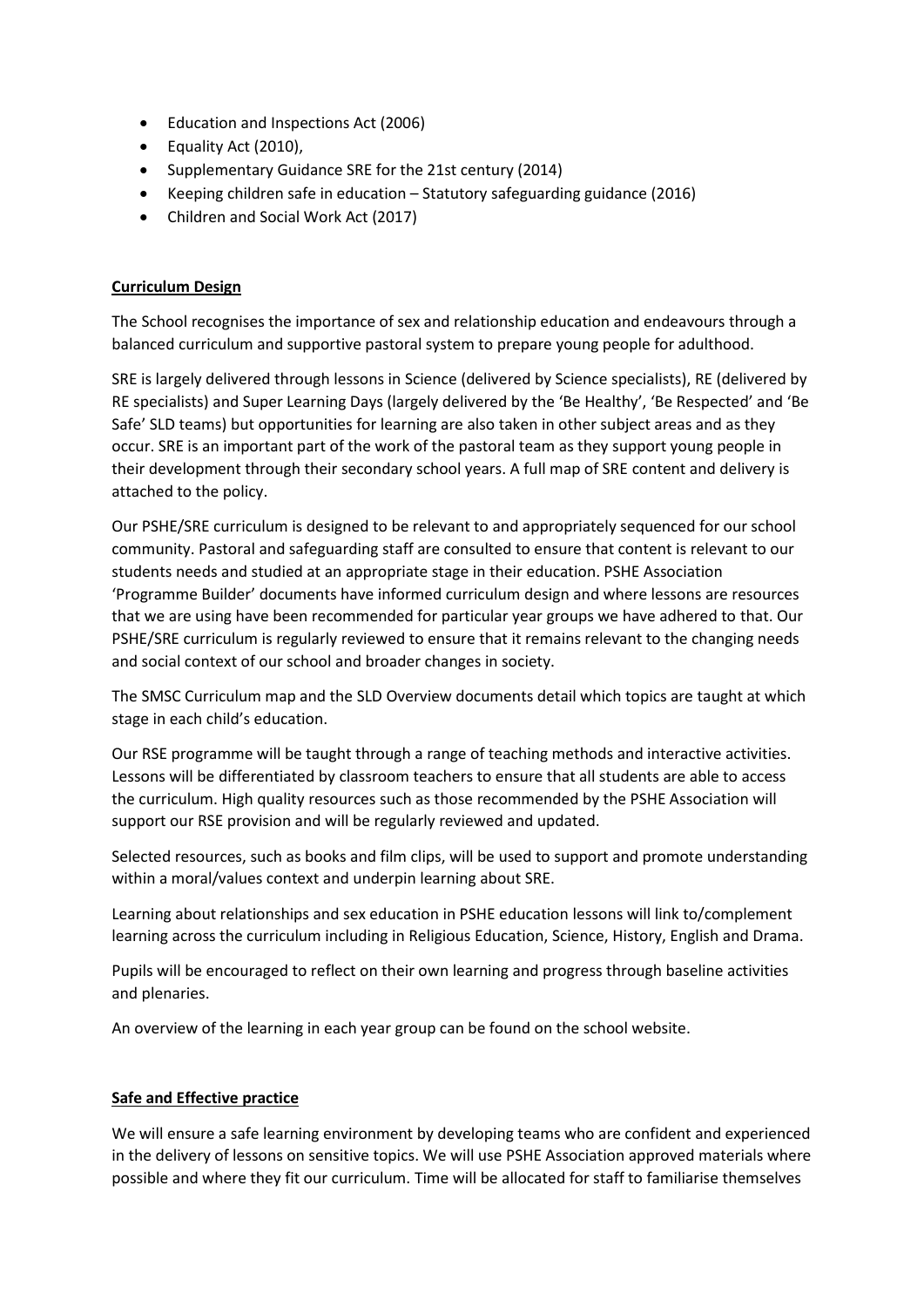with lesson content and adapt it to the context of their lesson. For lessons on sensitive topics teacher guidance notes are provided either on a specific sheet or as commentary as part of the PowerPoint.

Teachers and pupils will agree ground rules through careful preparation by the teacher who will read guidance notes and identify potential issues and advice on best practice.

Teachers will establish or reinforce existing ground rules. They will add or emphasise any that are especially relevant to the lesson such as those around not making assumptions about others and respecting others' opinions. They will consider any sensitivities and prior knowledge about specific students' circumstances. Notice should be given to pastoral and other relevant staff in case lesson content provokes questions in different contexts. All students will have the opportunity to express their points of view but will understand that they must consider the impact of what they say both in and outside the lesson. The teacher will ensure that all students understand that they choose words that do not run contrary to everyone in the room feeling safe, comfortable and valued.

Distancing techniques such as referring to a fictional third party and avoiding of reference to personal cases are to be used so that students feel better able to explore their thoughts and ideas and to reduce the likelihood that they will feel personally affronted if challenged over their view.

All staff teaching RSE will be supported by working in a SLD team who will develop expertise in the area they are delivering. Where possible and where desirable teachers will be given the opportunity to deliver lessons on the same topic more than once so they are able to refine resources and develop confidence and expertise in delivery.

Teachers will ensure that their lessons include the signposting of sources of help and support for anyone affected by the issues raised.

#### **Safeguarding**

Teachers are aware that effective RSE, which brings an understanding of what is and what is not appropriate in a relationship, can lead to a disclosure of a child protection issue. All staff receive regular safeguarding training and are clear about procedures for reporting disclosures or concerns.

Teachers will consult with the designated safeguarding lead and in his /her absence their deputy as appropriate

Any visitors/external agencies which support the delivery of RSE will be carefully chosen and monitored. They must sign in, provide ID upon arrival and will not be left unaccompanied on site. The detail of how the visitor will deliver their sessions and the content will be discussed in advance to ensure that it is age-appropriate and accessible for the pupils. The materials visitors and their lesson plan they will use will be requested for inspection by the class teacher in advance.

The protocol for inviting visitors into lessons is that this has to be done through the Assistant Headteacher for Curriculum and PSHE. Only approved agencies and organisations (eg the school nurse, the NHS) will be invited into school.

Student timetables and lesson themes will be provided for pastoral staff to inspect so that potential difficulties for vulnerable children can be identified and, where necessary, alternative provision made.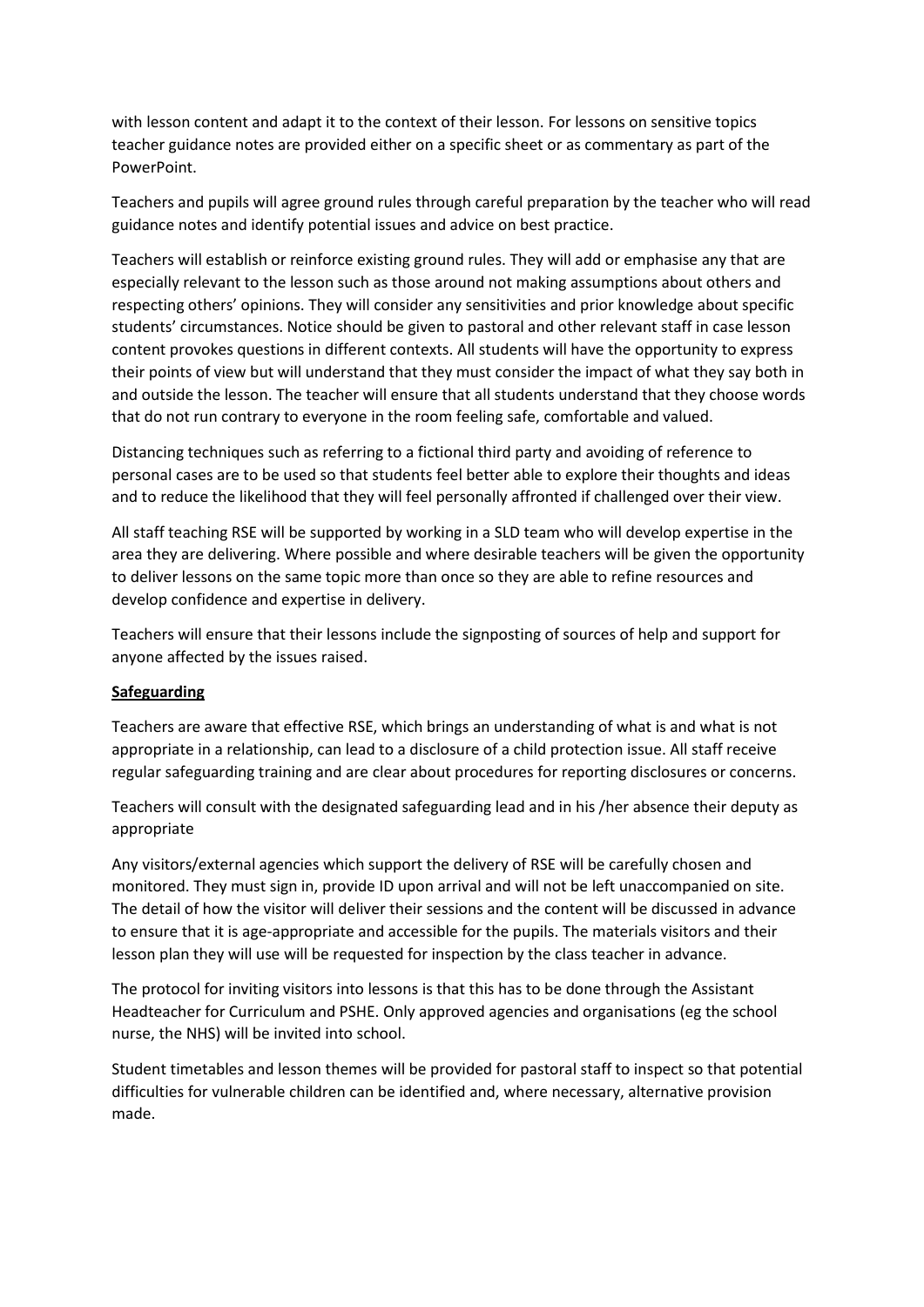#### **Engaging stakeholders**

Parents will be informed about the policy through publication on the school website and a parent voice survey

We are committed to working with parents and carers by sharing our RSHE policy, publishing a summary of RSHE content and consulting parents/carers through online survey.

We will notify parents when Relationships and Sex education will be taught, by publishing the whole school curriculum (including science and RE) and the SLD curriculum on the school website.

Parents have the right to request that their child be withdrawn from some or all of **sex education** (though **not relationships education**) delivered as part of statutory RSE. Before granting any such request the head teacher will discuss the request with parents and, as appropriate, with the child to ensure that their wishes are understood and to clarify the nature and purpose of the curriculum. The Headteacher will document this process to ensure a record is kept.

The head teacher will discuss with parents the benefits of receiving this important education and any detrimental effects that withdrawal might have on the child. This will include any social and emotional effects of being excluded, as well as the likelihood of the child hearing their peers' version of what was said in the classes, rather than what was directly said by the teacher.

Once those discussions have taken place, except in exceptional circumstances, the school will respect parental requests to withdraw a child, up to and until three terms before the child turns 16. After that point, if the child wishes to receive sex education rather than be withdrawn, the school will make arrangements to provide the child with sex education during one of those terms.

The proposed RSE policy and curriculum is presented to governors for the biannual review of the policy at the appropriate governors' committee meeting.

Student voice is used to review and tailor our RSE programme to match the different needs of students through anonymous online surveys.

#### **Monitoring, reporting and Evaluation**

The Assistant Headteacher for Curriculum and PSHE maps RSE provision across the school and reviews and updates Super Learning Day content. SLT learning walks observe the delivery of all PSHE and Citizenship on Super Learning Days. SLT also deliver a range of SLD lessons which enables intensive quality assurance through direct experience with a sample of content. Teaching staff feed back to the Assistant Headteacher for Curriculum and PSHE on lessons provided and delivered and on sessions delivered by external speakers. Student voice exercises are conducted to provide feedback on SLD content from the student perspective.

The Middle Level Leaders for Science and RE are responsible for the content delivered within their subject areas.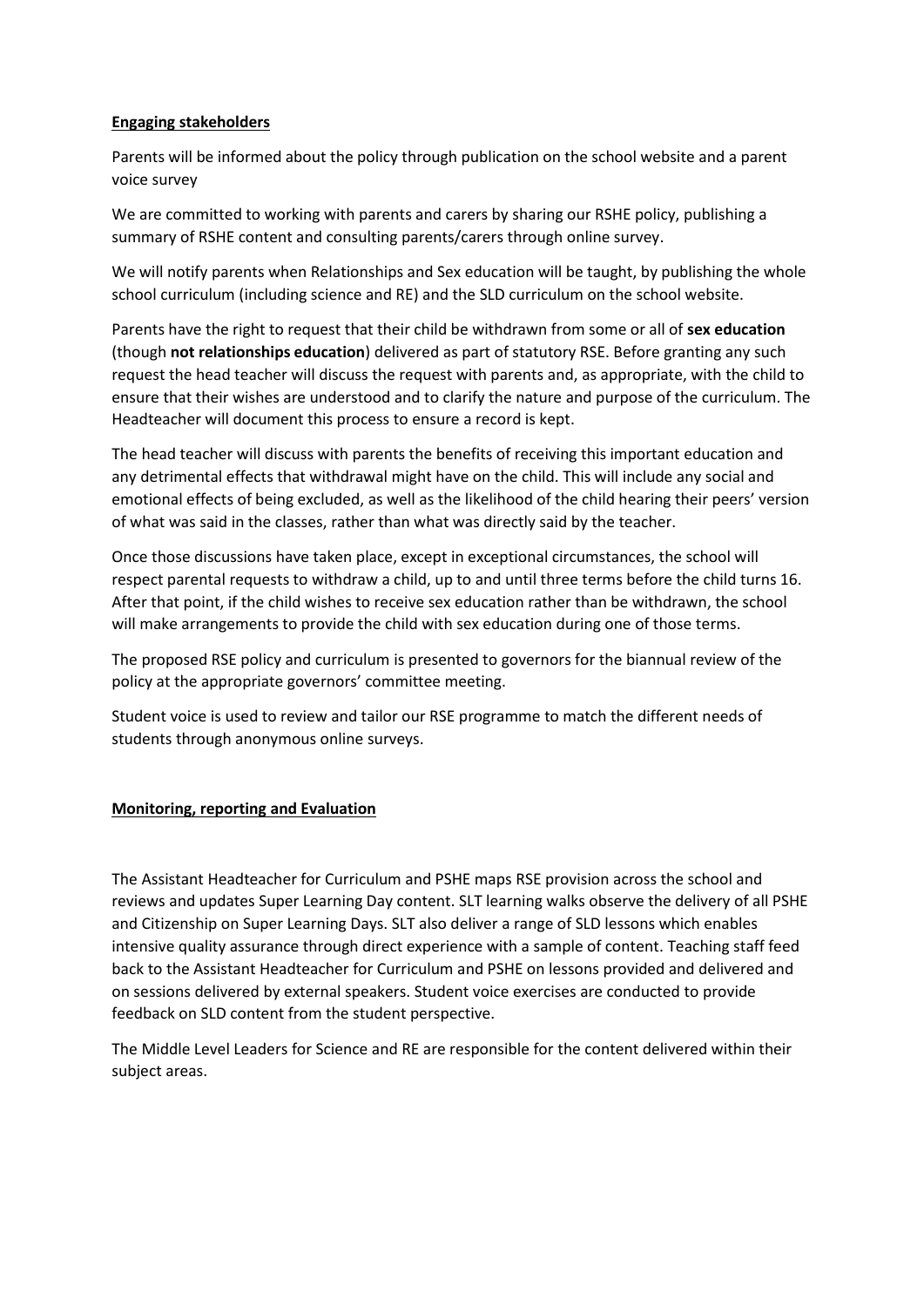**Policy reviewed:** Autumn 2020 Next review: Autumn 2022

**Responsible**: Assistant Headteacher for Curriculum and PSHE

**Linked Policies:** Anti-Bullying Policy, Behaviour for Learning Policy, British Values Policy, Curriculum Policy, Equal Opportunities Policy, Safeguarding and Child Protection Policy, SEND Policy

#### **Appendices:**

Specific Issues

SRHE Curriculum Map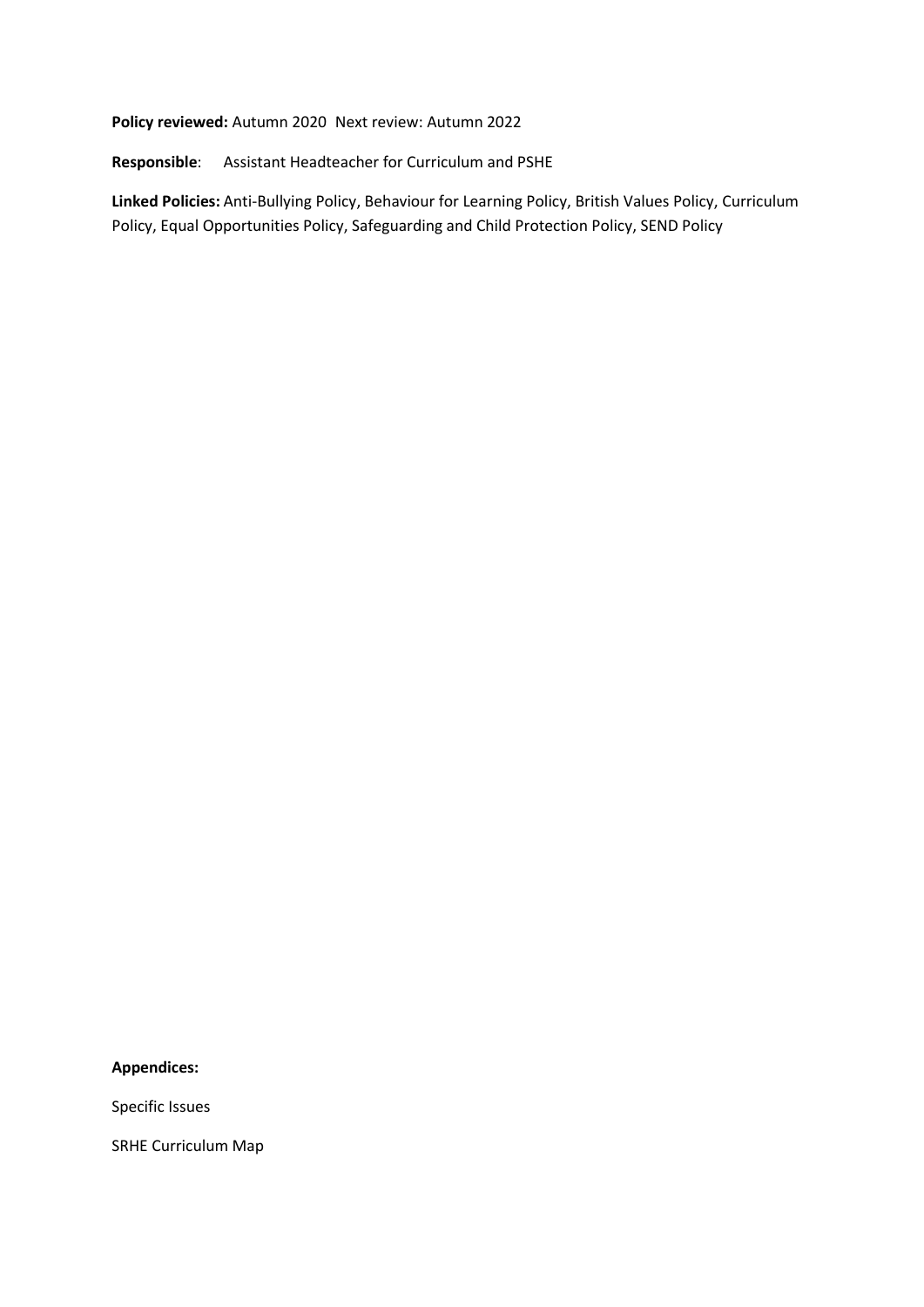# **Appendix 1:**

#### **Specific Issues:**

Staff, parents and students need to understand school procedures. The following issues may occur as part of the school's sex and relationship education programme:

1 Confidentiality and Advice

Students will be made aware that some information cannot be held confidential and will be made to understand that certain disclosures will need to be acted upon. Students will, however, be offered sensitive and appropriate support. The following procedures will be adhered to by all adults:

- i) Disclosure or suspicion of possible abuse the school's child protection procedure will be followed. (See relevant policy)
- ii) Disclosure of pregnancy or advice on contraception the School will at all times put the student first and offer support but the following procedures will be followed:
	- a) encourage the students to talk to their parents
	- b) offer help in talking to their parents
	- c) give appropriate information on sources of confidential advice and treatment
	- d) seek professional information and guidance from health professional
	- e) inform another member of staff
- iii) Disclosure of sexual activity under the age of 16
- :
- The young person will be persuaded, wherever possible, to talk to parent/carer and if necessary to seek medical advice.
- Child protection issues will be considered, and referred if necessary to our safeguarding Designated Senior Person under the school's procedures.
- The young person will be properly counselled about contraception, including precise information about where young people can access contraception and advice services.

In any case where child protection procedures are followed, the teacher will ensure that the young person understands that if confidentiality has to be broken, they will be informed first.

Teachers cannot offer unconditional confidentiality to any of their students.

#### 2 Outside Agencies and Visitors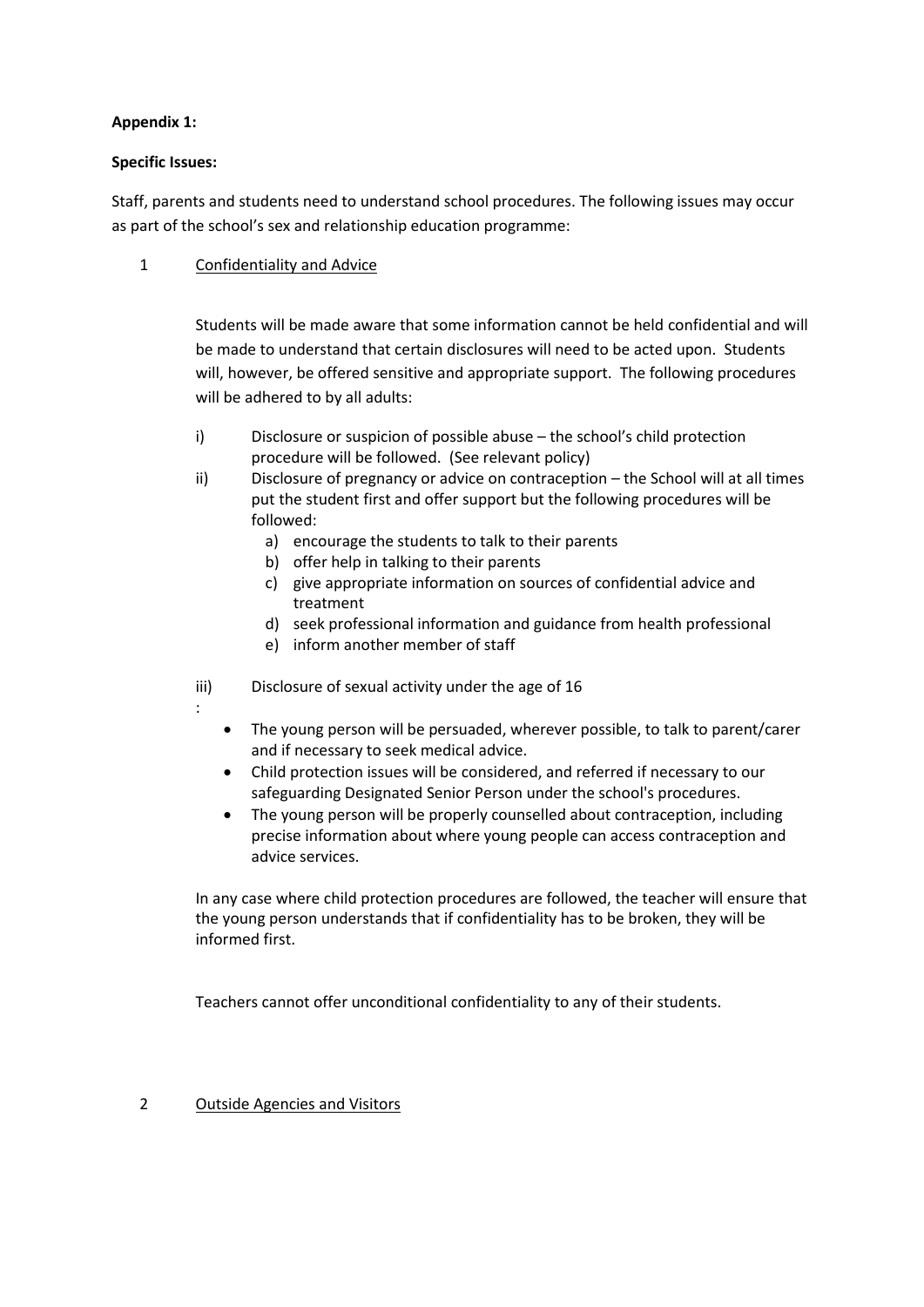All outside speakers and visiting agencies will meet with the PSHEE Co-ordinator to discuss content and delivery of sex education related to topics. They will be made aware of the schools Sex and Relationship Education policy and be expected to work within it. Visiting speakers will always be seen as a way of enhancing the programme not as a substitute for it.

# 3 Complaints Procedure

Any complaints about the sex education curriculum should be made to the Headteacher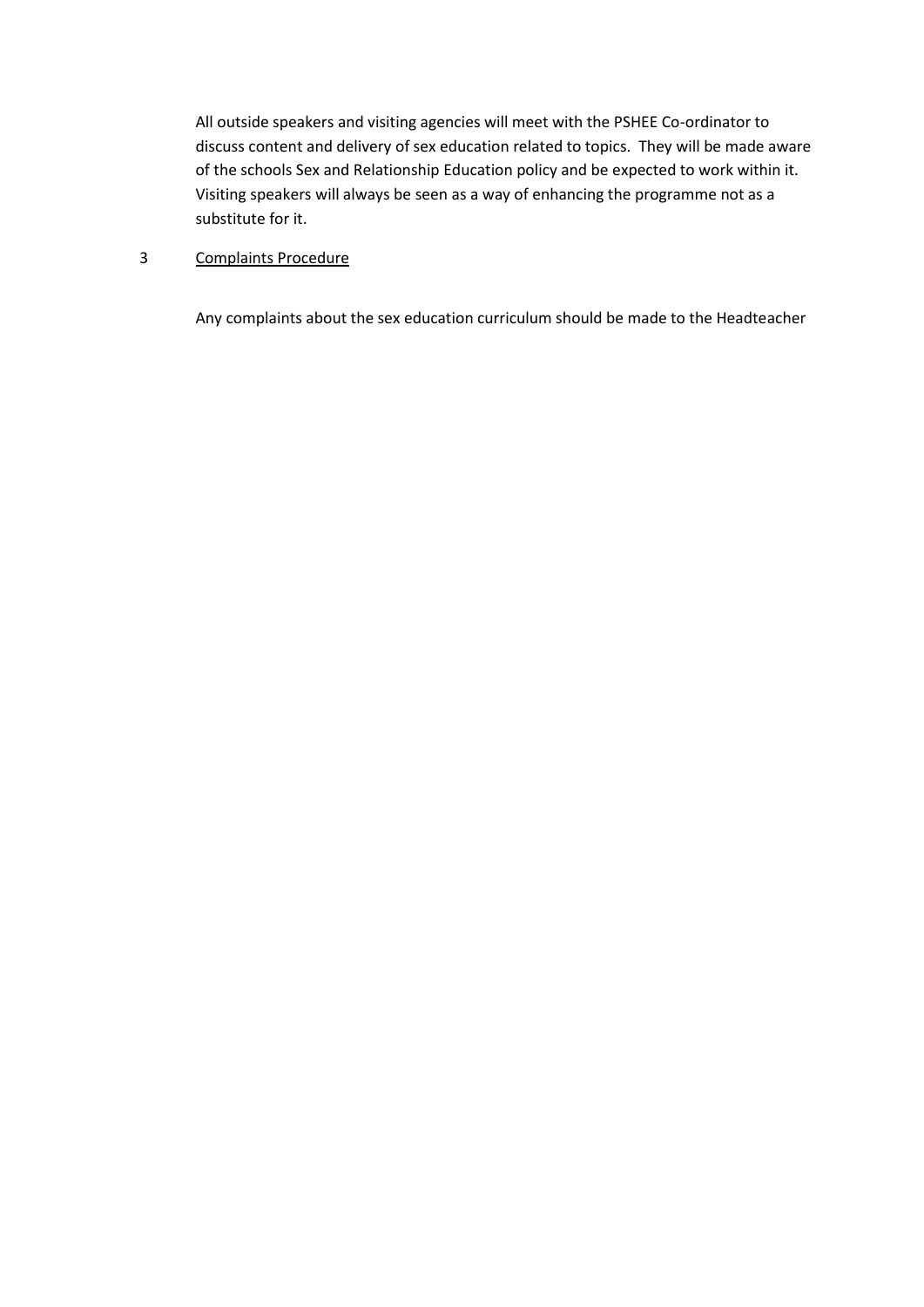# **SRHE Curriculum Map**

| Year | <b>SLD</b>                              | <b>Science</b>                  | <b>RE</b>                        | <b>Wider Curriculum</b> |
|------|-----------------------------------------|---------------------------------|----------------------------------|-------------------------|
| 7    | How can social media affect our         | Sexual reproduction and         | The 10 Commandments              |                         |
|      | wellbeing?                              | ecosystems                      | Introduces the term 'adultery'   |                         |
|      |                                         | Reproduction, reproductive      | and why it is considered wrong   |                         |
|      | What is online stress and FOMO?         | organs, becoming pregnant,      | (legally in the past and morally |                         |
|      |                                         | gestation and birth, growing up | today).                          |                         |
|      | What can we do about cyberbullying?     | and puberty                     |                                  |                         |
|      | How can social media affect how we feel |                                 |                                  |                         |
|      | about our own bodies?                   |                                 |                                  |                         |
|      |                                         |                                 |                                  |                         |
|      | New school: how do we manage change in  |                                 |                                  |                         |
|      | our lives?                              |                                 |                                  |                         |
|      | What makes a good friend?               |                                 |                                  |                         |
|      |                                         |                                 |                                  |                         |
|      | What is the difference between bullying |                                 |                                  |                         |
|      | and banter?                             |                                 |                                  |                         |
|      | Romance, Love and Teen Relationships -  |                                 |                                  |                         |
|      | needs more -                            |                                 |                                  |                         |
|      |                                         |                                 |                                  |                         |
|      | Age of consent                          |                                 |                                  |                         |
|      | Why is sleep so important?              |                                 |                                  |                         |
|      |                                         |                                 |                                  |                         |
|      | How can we manage the physical and      |                                 |                                  |                         |
|      | emotional effects of puberty?           |                                 |                                  |                         |
|      |                                         |                                 |                                  |                         |
|      | <b>Healthy Eating</b>                   |                                 |                                  |                         |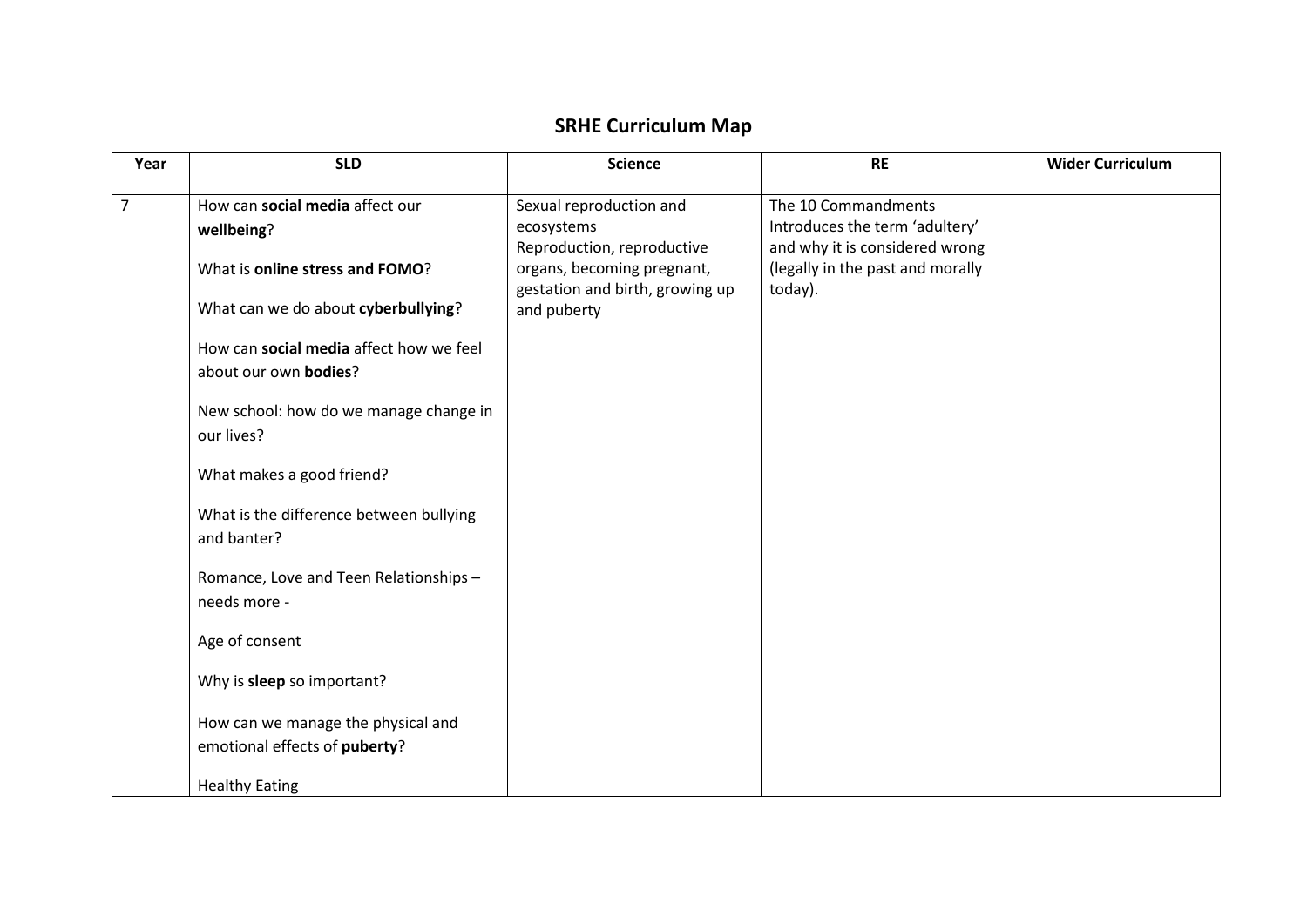|   | Hygiene<br>Attitudes to Mental health<br>What is HBT discrimination and how can it<br>be stopped? |                       |  |
|---|---------------------------------------------------------------------------------------------------|-----------------------|--|
| 8 | 2What are healthy coping strategies?                                                              | Types of reproduction |  |
|   | What is my digital footprint?                                                                     |                       |  |
|   | What is Child Sexual Exploitation?                                                                |                       |  |
|   | Is conflict really a positive opportunity?                                                        |                       |  |
|   | Age of consent                                                                                    |                       |  |
|   | What is inappropriate sexualised<br>behaviour?                                                    |                       |  |
|   | What are the dangers of sexting?                                                                  |                       |  |
|   | Contraception (NHS external speaker)                                                              |                       |  |
|   | What do we mean by family?                                                                        |                       |  |
|   | Equality and discrimination                                                                       |                       |  |
|   | What attitudes do people have towards<br>mental health?                                           |                       |  |
|   | How can resilience help us?                                                                       |                       |  |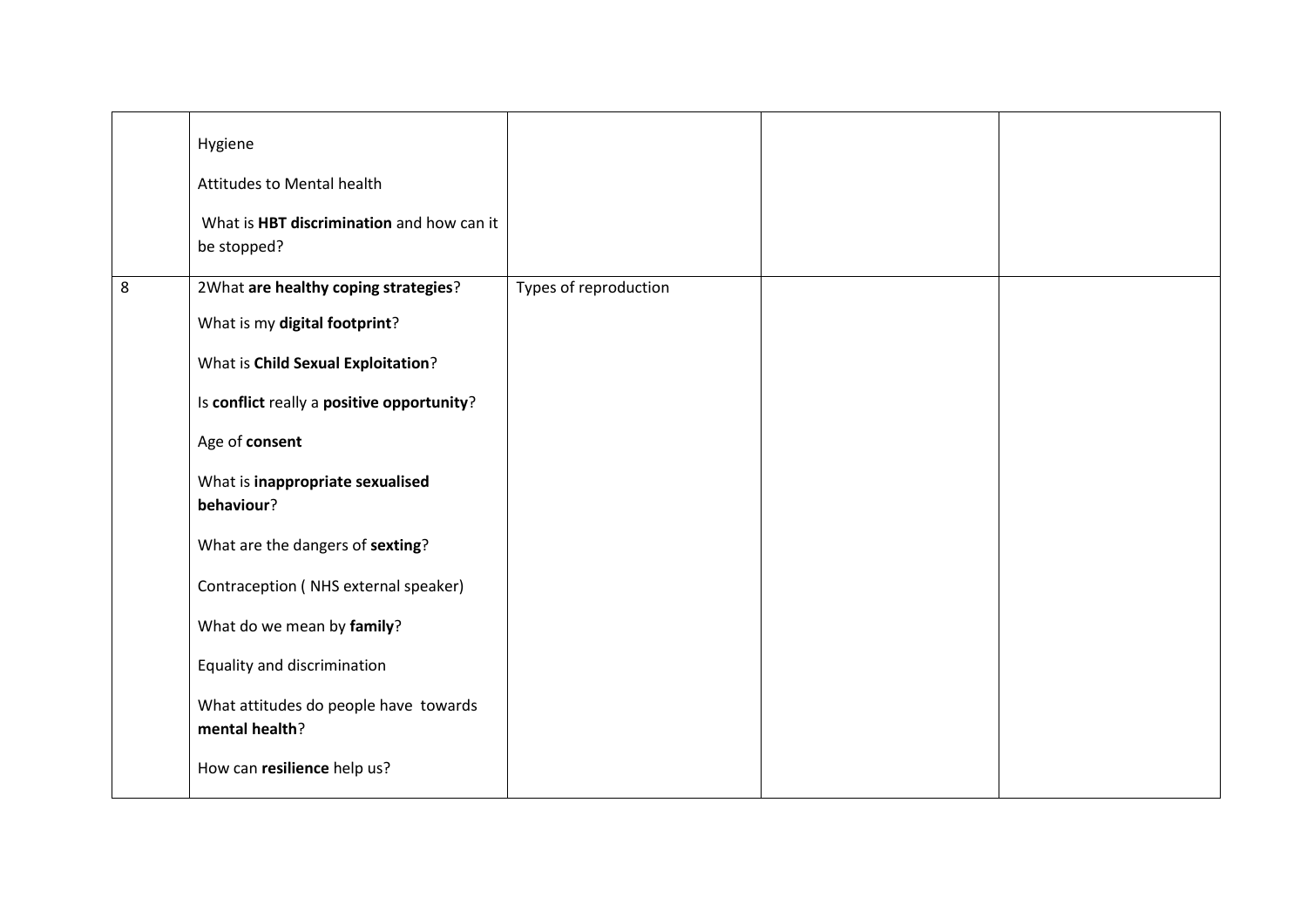|   | What are unhealthy coping strategies?    |                               |                                                                |  |
|---|------------------------------------------|-------------------------------|----------------------------------------------------------------|--|
|   | What are the physical, social and mental |                               |                                                                |  |
|   | benefits of physical exercise?           |                               |                                                                |  |
|   | Clean air                                |                               |                                                                |  |
| 9 | <b>Forced Marriage</b>                   | Health and disease: pathogens | <b>Relationships</b>                                           |  |
|   | <b>FGM</b>                               | and sexually transmitted      | Sex before marriage and                                        |  |
|   |                                          | infections, contraception (4  | cohabitation-what are the                                      |  |
|   | What are the best ways to respond to     | lessons).                     | Christian and Muslim values?                                   |  |
|   | bullying and cyberbullying?              |                               | Contraception- is it unnatural<br>and disrespectful to God?    |  |
|   |                                          |                               | What is the purpose of                                         |  |
|   | Challenging Risky Behaviour              |                               | Marriage in Christianity and                                   |  |
|   |                                          |                               | Islam                                                          |  |
|   | What is the importance of consent in     |                               | Same sex relationships- are                                    |  |
|   | relationships?                           |                               | they acceptable in the eyes of                                 |  |
|   |                                          |                               | God? Should religion fit in with                               |  |
|   | How can we manage break ups?             |                               | society?                                                       |  |
|   |                                          |                               | Divorce in Christianity                                        |  |
|   | In what ways has the law changed with    |                               | and Islam                                                      |  |
|   | regard to LGBT relationships?            |                               | Families- what are the                                         |  |
|   |                                          |                               | teachings about roles and                                      |  |
|   | How can the media affect our body image? |                               | duties?                                                        |  |
|   | STI's (NHS external speaker)             |                               | Role of women and gender                                       |  |
|   |                                          |                               | equality in worship- what does                                 |  |
|   | Gender stereotypes                       |                               | Christianity and Islam teach?                                  |  |
|   |                                          |                               |                                                                |  |
|   | What should everyone know about          |                               | <b>Issues of life &amp; death</b>                              |  |
|   | smoking?                                 |                               | Sanctity of life in Christianity,<br>Sanctity of life in Islam |  |
|   |                                          |                               |                                                                |  |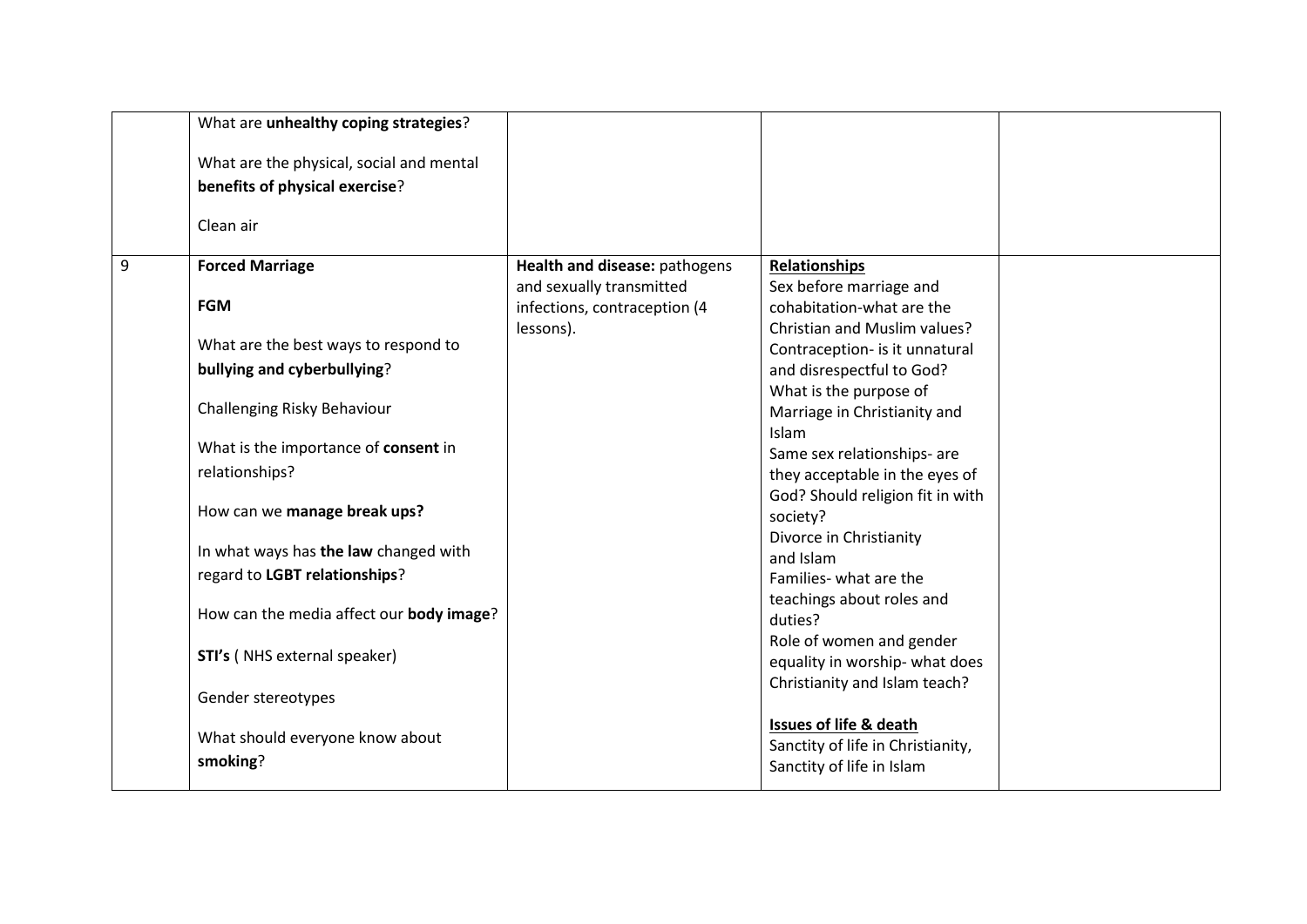| What are people's attitudes towards drugs<br>and alcohol?<br>What is the law on drugs?<br>How do drugs affect people?<br>How can we manage peer pressure?                                                                                                                                                                                                                                     | Abortion in Christianity and in<br>Islam- is it acceptable and are<br>women's rights protected in<br>religions?<br>What is Euthanasia (assisted<br>suicide)?<br>What are the religious views<br>about Euthanasia, the Hospice<br>movement and an evaluation<br>over whether it should be<br>made legal in the UK. |                                                                                                                                                                                                                                                                                                                                                                         |
|-----------------------------------------------------------------------------------------------------------------------------------------------------------------------------------------------------------------------------------------------------------------------------------------------------------------------------------------------------------------------------------------------|-------------------------------------------------------------------------------------------------------------------------------------------------------------------------------------------------------------------------------------------------------------------------------------------------------------------|-------------------------------------------------------------------------------------------------------------------------------------------------------------------------------------------------------------------------------------------------------------------------------------------------------------------------------------------------------------------------|
| What can we do about domestic abuse?<br>10<br>How can we deal with unwanted attention<br>and harassment?<br>What is relationship abuse?<br>What are the dangers of sharing sexual<br>images?<br>How can pornography affect people?<br>Why is consent so important?<br>What different kinds of long term<br>relationships are there?<br>Managing tough times: change, grief and<br>bereavement |                                                                                                                                                                                                                                                                                                                   | <b>Health and Social Care</b><br>(optional)<br>Understanding human<br>growth and development<br>across life stages<br>and the factors that affect it<br>Learning aim B: Investigate<br>how individuals deal with life<br>events<br><b>History (optional)</b><br>Elizabeth I: arguments for<br>and against marriage<br>(including negative<br>experience of her father's |